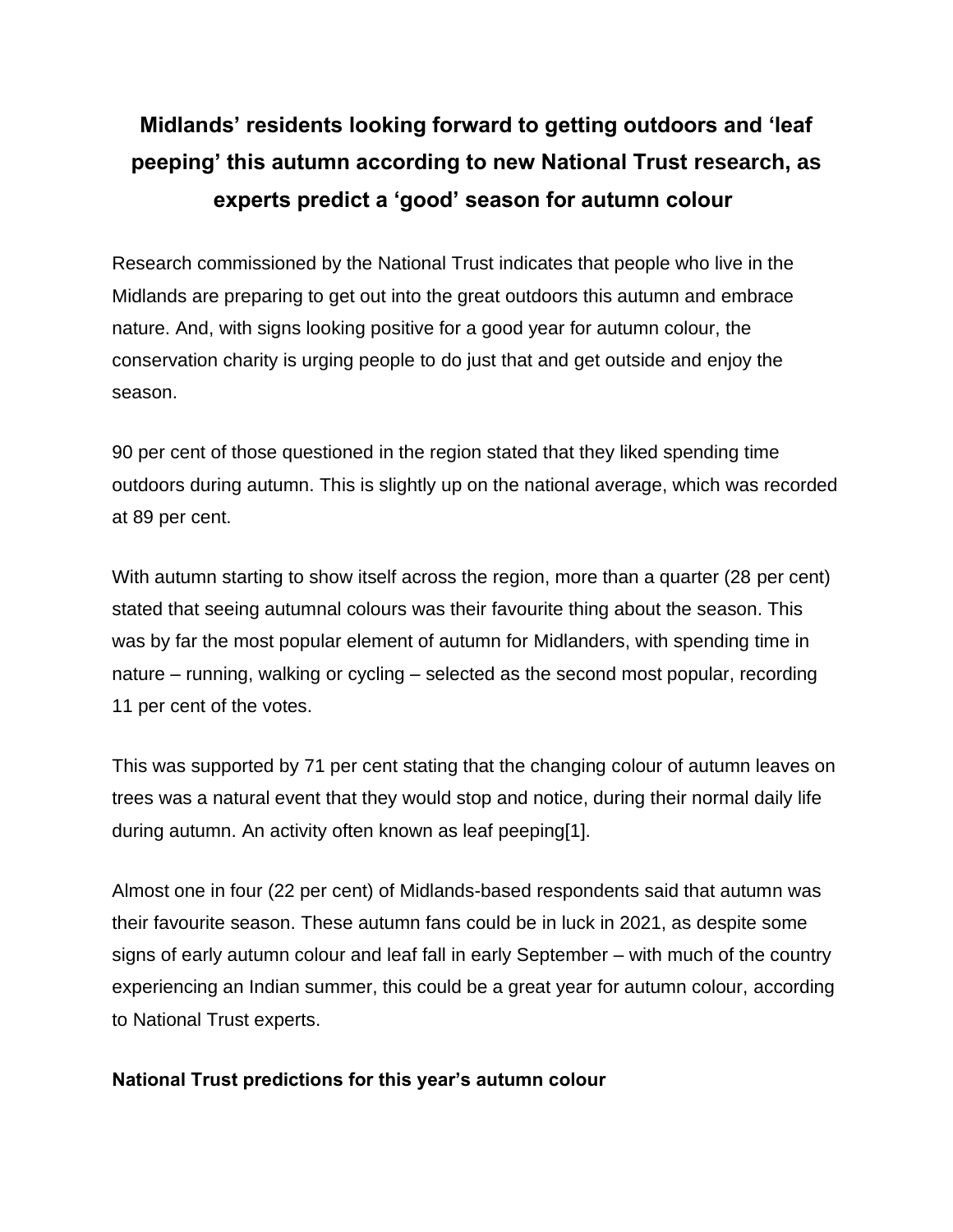Pamela Smith, National Gardens and Parks Specialist at the conservation charity says: "Autumn colour is not only determined by what the actual weather is doing now, the weather patterns throughout the year are also key – particularly levels of sunshine, but also levels of rainfall, a lack of which can cause stress for trees which is why there have been early shows of yellow or brown autumn colour and leaf fall in parts of the country.

"However, the warm, sunny days that many of us experienced in September, and rainfall in some areas of the country has helped many tree species build up additional sugars in their leaves which will soon be trapped in the leaf as it becomes cut off from the rest of the tree branch, a process known as abscission. High sugar levels produce red colours known as anthocyanins.

"Over the next two weeks we do need some more sunny days, some more rain and colder temperatures – but staying above freezing – with no storms, to help boost what could be a really good year for autumn colour."

Currently the butter yellows of lime trees are the most noticeable in terms of autumn colour, but there is potential for strong, vibrant red autumn colours to still come through.

Pam continues: "Autumn colour is also determined by day length and temperature. The shortening of the days and lower light levels as we move through October stops the production of chlorophyl, the green energy creating pigment in leaves. As the green pigment fades the underlying colours of reds, oranges, browns and yellows become apparent."

Strong displays of autumnal colour are expected across the Midlands including Croft Castle in Herefordshire. Situated on the English-Welsh border, Croft comes alive in autumn, with burnt oranges, bright yellows and deep reds emerging on the trees around the estate. Croft is famous for its ancient trees and the autumn colour here is not to be missed; including the rows of Sweet Chestnuts and 1,000 year old Quarry Oak.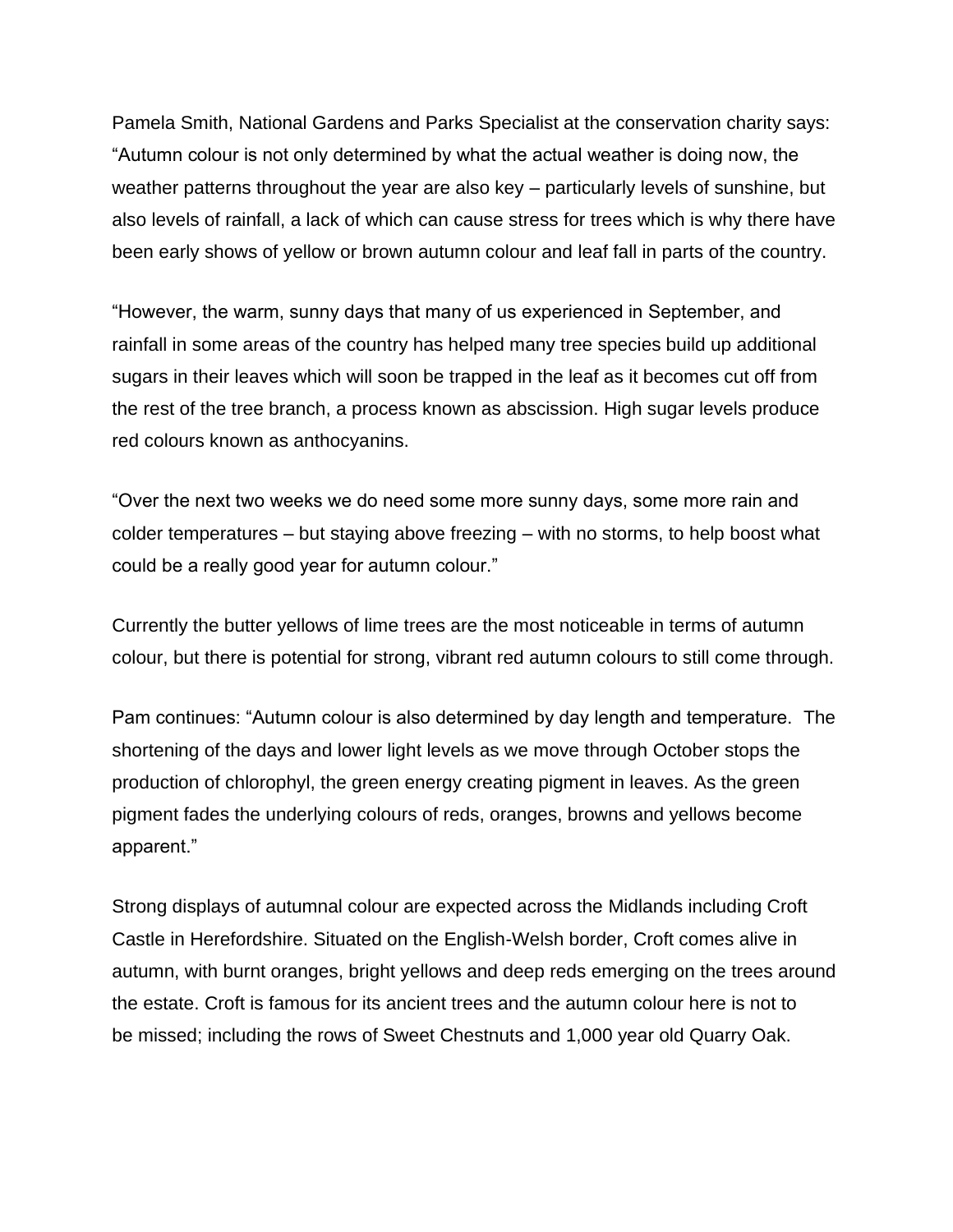Dudmaston Hall in Shropshire is also expecting a colourful autumn in the American Garden where the trees will soon turn beautiful shades of orange and gold. In the East Midlands, Calke Abbey in Derbyshire will present wonderful colours. Here you'll find sweeps of autumn reds, oranges and yellows, and some of the oldest trees in Europe – including the 1,200-year-old oak, The Old Man of Calke.

Clumber Park in Nottinghamshire provides the perfect place to experience autumn, this vast expanse of parkland, heath and woods covers more than 3,800 acres. Here you can take a wander down the longest avenue of Lime Trees in Europe, with a golden carpet of leaves crunching beneath your feet.

For more information on autumnal days out, walks and where to see autumn colour at National Trust places throughout the midlands please

visit [www.nationaltrust.org.uk/lists/autumn-walks-in-the-midlands](https://eur01.safelinks.protection.outlook.com/?url=http%3A%2F%2Fwww.nationaltrust.org.uk%2Flists%2Fautumn-walks-in-the-midlands&data=04%7C01%7Calexandra.dixon%40nationaltrust.org.uk%7C28d7dbe56e56471b51b508d983eae49c%7C0fba79b96423460d88eff9c3d4ca2e9f%7C0%7C0%7C637685867153600678%7CUnknown%7CTWFpbGZsb3d8eyJWIjoiMC4wLjAwMDAiLCJQIjoiV2luMzIiLCJBTiI6Ik1haWwiLCJXVCI6Mn0%3D%7C1000&sdata=pPAQjocCNAT0q5kQqotHaCh4WG%2F7ocHROz11k5eSO7o%3D&reserved=0)

### **Move for trees**

To make the most of Britons' love of spending time outdoors and the love of trees and autumn colour, the National Trust is asking people to get outside this autumn to not only enjoy autumn colour, but to also help raise vital funds to meet its tree planting ambitions, to plant and establish 20 million trees by 2030 to help tackle the climate crisis.

Celia Richardson, Director of Communications and Audience at the conservation charity said: "We can see that people are still saying they are closer to nature than they were before the pandemic began and we hope it's here to stay. Connecting with nature is good for our health and wellbeing and makes people more likely to act to protect the natural world.

"So we have launched our autumn challenge – asking people to get outside and to get active this autumn – to raise money to plant more trees, with the aim of helping not just the health of the nation, but also the health of our planet."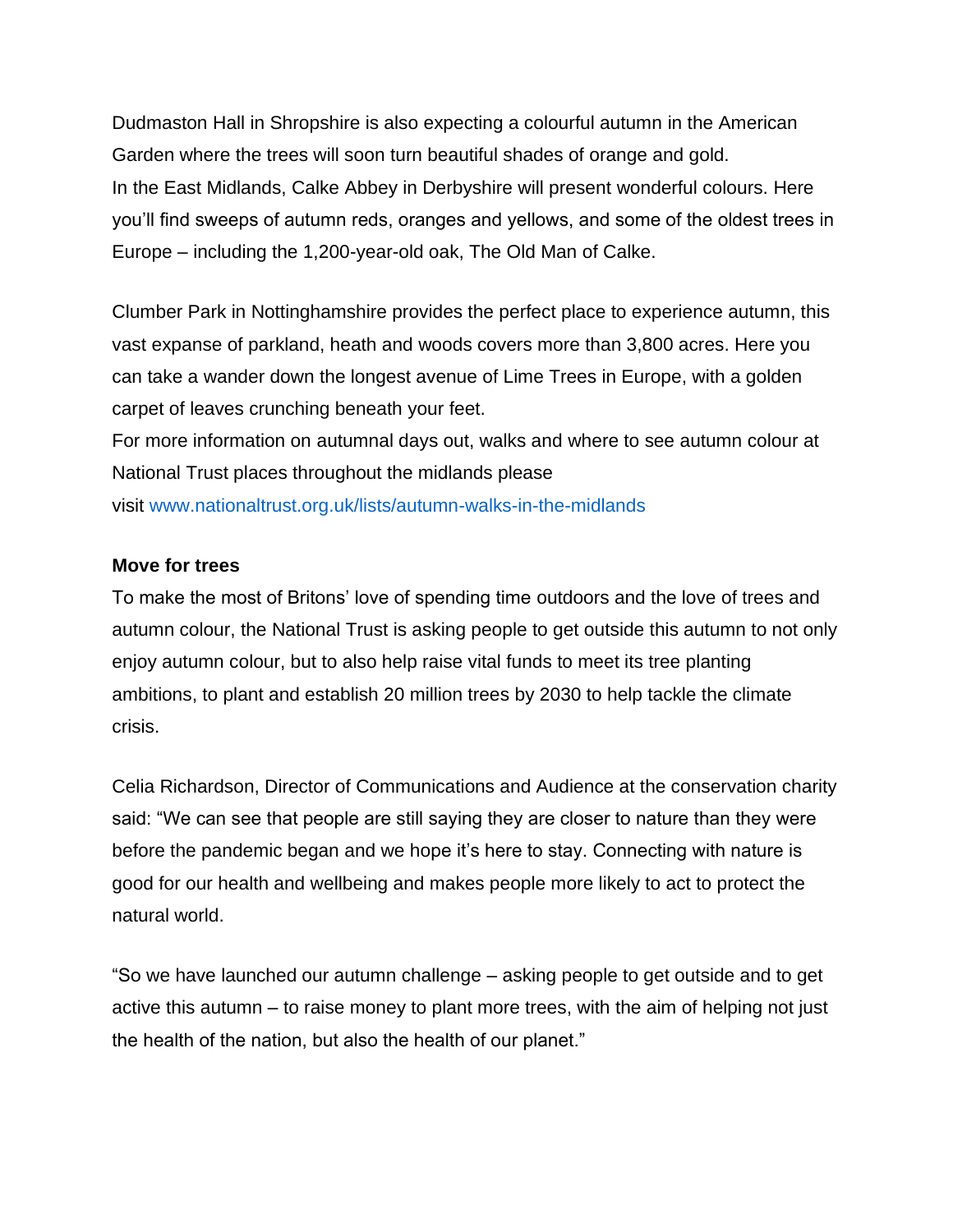The conservation charity's autumn virtual challenge – Move for trees – invites people to get active and cover 50km (31 miles) throughout the month of October. Every £5 raised will plant and establish one new sapling which could remove one tonne of CO2 from the air over its lifetime, to help people and nature thrive for generations to come.

For more information on the National Trust's autumn virtual challenge and to find out how to get involved, see: [www.nationaltrust.org.uk/move-for-trees](https://eur01.safelinks.protection.outlook.com/?url=http%3A%2F%2Fwww.nationaltrust.org.uk%2Fmove-for-trees&data=04%7C01%7Calexandra.dixon%40nationaltrust.org.uk%7C28d7dbe56e56471b51b508d983eae49c%7C0fba79b96423460d88eff9c3d4ca2e9f%7C0%7C0%7C637685867153610620%7CUnknown%7CTWFpbGZsb3d8eyJWIjoiMC4wLjAwMDAiLCJQIjoiV2luMzIiLCJBTiI6Ik1haWwiLCJXVCI6Mn0%3D%7C1000&sdata=9PvatCnyRQF64h4GGOSfjBDU7YMaFmJPj57igV5PGrQ%3D&reserved=0)

### **- ENDS -**

# **For further media information please contact Simon Prosser on [simon.prosser@nationaltrust.org.uk](mailto:simon.prosser@nationaltrust.org.uk) or 07483 128101**

### **Picture editor's notes**

Images are available for use with this story via the link below. Please credit as indicated.

[https://nationaltrustonline.sharepoint.com/:f:/s/MediaAssets/EmiE-](https://eur01.safelinks.protection.outlook.com/?url=https%3A%2F%2Fnationaltrustonline.sharepoint.com%2F%3Af%3A%2Fs%2FMediaAssets%2FEmiE-XhIaHZJp27FZKActdABOYakL-qbhBaUvVsJYg-P8w&data=04%7C01%7Calexandra.dixon%40nationaltrust.org.uk%7C28d7dbe56e56471b51b508d983eae49c%7C0fba79b96423460d88eff9c3d4ca2e9f%7C0%7C0%7C637685867153610620%7CUnknown%7CTWFpbGZsb3d8eyJWIjoiMC4wLjAwMDAiLCJQIjoiV2luMzIiLCJBTiI6Ik1haWwiLCJXVCI6Mn0%3D%7C1000&sdata=kL2knpBY2QHg0EDzZm3hgzt3V6lt6kloU5cGfoVlbUk%3D&reserved=0)[XhIaHZJp27FZKActdABOYakL-qbhBaUvVsJYg-P8w?e=DbTFq9](https://eur01.safelinks.protection.outlook.com/?url=https%3A%2F%2Fnationaltrustonline.sharepoint.com%2F%3Af%3A%2Fs%2FMediaAssets%2FEmiE-XhIaHZJp27FZKActdABOYakL-qbhBaUvVsJYg-P8w&data=04%7C01%7Calexandra.dixon%40nationaltrust.org.uk%7C28d7dbe56e56471b51b508d983eae49c%7C0fba79b96423460d88eff9c3d4ca2e9f%7C0%7C0%7C637685867153610620%7CUnknown%7CTWFpbGZsb3d8eyJWIjoiMC4wLjAwMDAiLCJQIjoiV2luMzIiLCJBTiI6Ik1haWwiLCJXVCI6Mn0%3D%7C1000&sdata=kL2knpBY2QHg0EDzZm3hgzt3V6lt6kloU5cGfoVlbUk%3D&reserved=0)

### **YouGov survey**

All figures, unless otherwise stated, are from YouGov Plc. Total sample size was 2,271 adults. Fieldwork was undertaken between 10-13th September 2021. The survey was carried out online. The figures have been weighted and are representative of all UK adults (aged 18+).

[1] Leaf peeping is a trend which first started in the United States and parts of Canada – and is the informal term for the activity in which people travel to view and photograph the fall foliage in areas where leaves change colours in autumn, particularly in northern New England, Appalachia, and the upper Midwest, as well as the provinces of Ontario and Quebec.

## **About the National Trust**